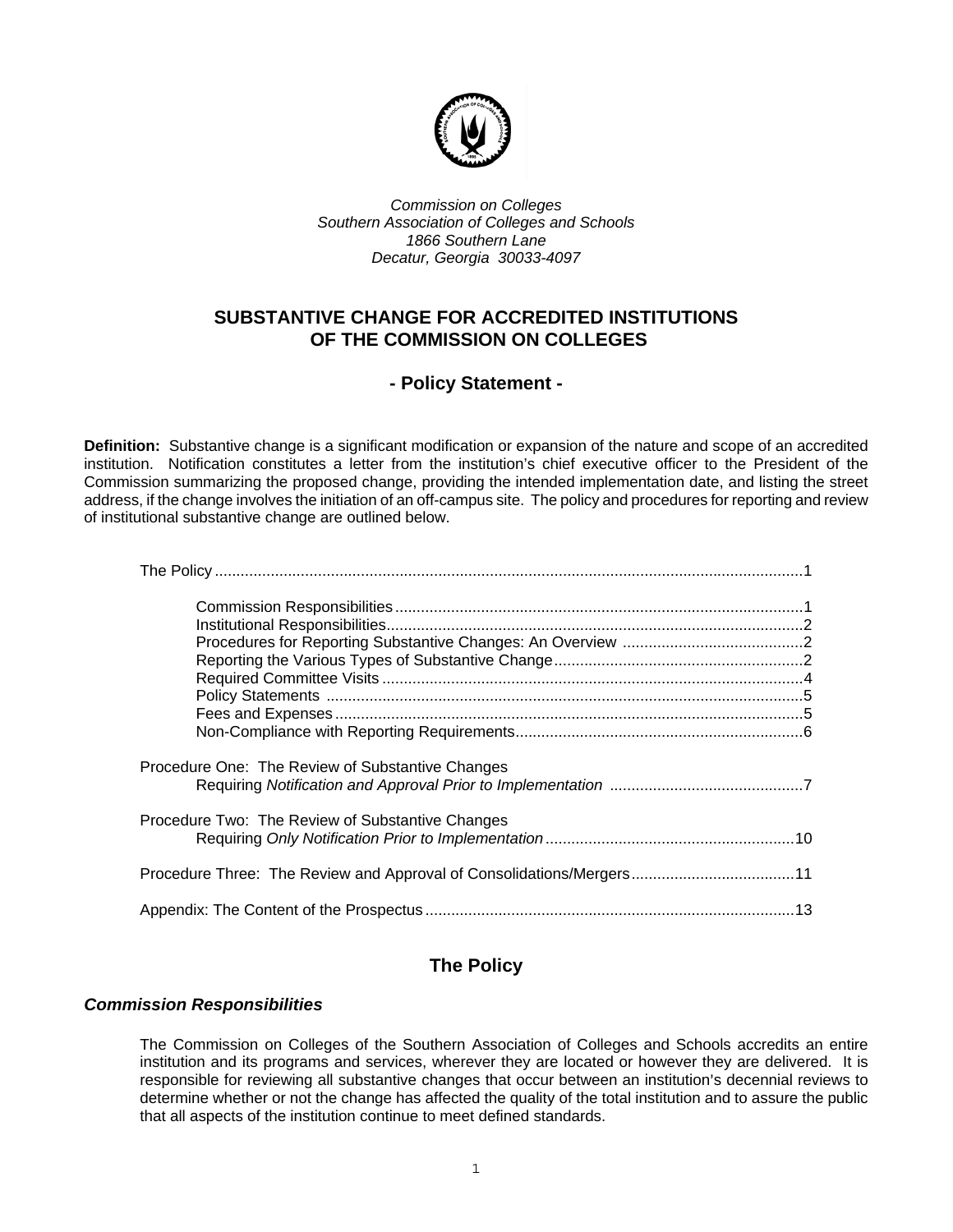In addition, the Commission on Colleges is recognized by the U.S. Department of Education as an agency whose accreditation enables its member institutions to seek eligibility to participate in Title IV programs. To maintain its recognition with the U.S. Department of Education, the Commission on Colleges has incorporated federal requirements into its substantive change policy and procedures. Some of those requirements expect an institution to seek approval prior to the initiation of a substantive change so that the change can be included in the institution's scope of accreditation.

## *Institutional Responsibilities*

It is the responsibility of an institution to follow the substantive change procedures of the Commission and inform the Commission of such changes in accord with those procedures. If an institution is unclear as to whether a change is substantive in nature, it should contact Commission staff for consultation. The Commission on Colleges accredits institutions not systems. While a system may provide the Commission with important information regarding changes planned or underway at its institutions, it is expected that each institution will follow the reporting requirements of the substantive change policy.

## *Procedures for Reporting: An Overview*

There are three procedures for addressing the different types of substantive changes:

- 1. Procedure One for the Review of Substantive Changes Requiring *Notification and Approval Prior to Implementation*
- 2. Procedure Two for the Review of Substantive Changes Requiring *Only Notification Prior to Implementation*
- 3. Procedure Three for the Review and Approval of *Consolidations/Mergers*

## *Reporting the Various Types of Substantive Change*

The different types of substantive change, the specific procedure number to be used for each, their respective approval/notification requirements, and their reporting time lines are included in the graph that follows. Please refer to the appropriate Procedure for details regarding reporting.

| <b>Types of Change</b>                                                                | <b>Procedure</b> | <b>Prior Approval</b><br><b>Required</b> | <b>Prior</b><br><b>Notification</b><br><b>Required</b> | <b>Time Frame</b><br>for Contacting<br><b>COC</b> |
|---------------------------------------------------------------------------------------|------------------|------------------------------------------|--------------------------------------------------------|---------------------------------------------------|
| Initiating coursework or programs at a more<br>advanced level than currently approved |                  | <b>Yes</b>                               | <b>Yes</b>                                             | 12 months                                         |
| Expanding at current degree level (significant<br>departure from current programs)    |                  | <b>Yes</b>                               | Yes                                                    | 6 months                                          |
| Initiating programs at a lower degree level                                           |                  | <b>Yes</b>                               | Yes                                                    | 6 months                                          |
| Initiating a branch campus                                                            |                  | Yes                                      | Yes                                                    | 6 months                                          |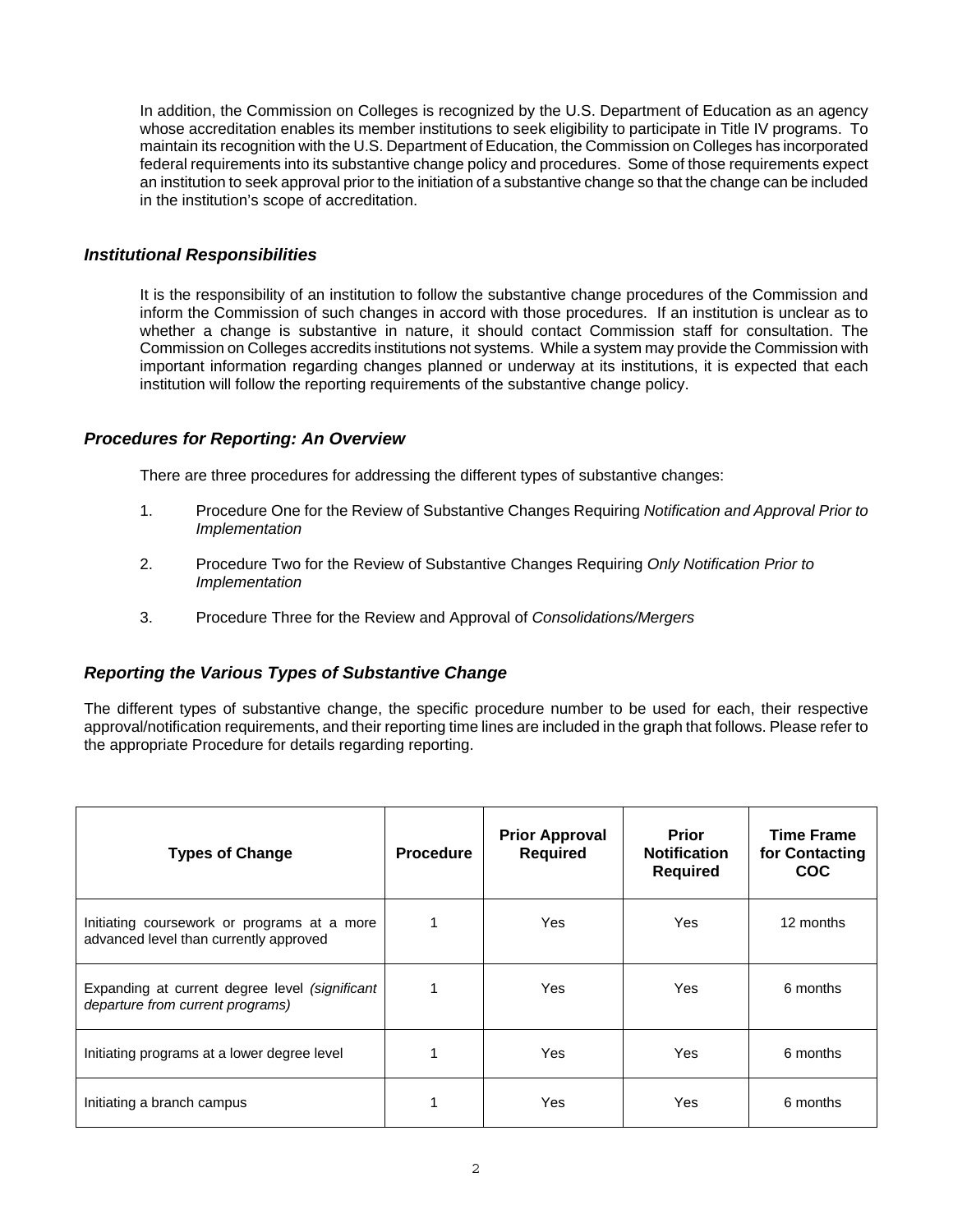| <b>Types of Change</b>                                                                                                                                                | <b>Procedure</b> | <b>Prior Approval</b><br><b>Required</b> | <b>Prior</b><br><b>Notification</b><br><b>Required</b> | <b>Time Frame</b><br>for Contacting<br><b>COC</b> |
|-----------------------------------------------------------------------------------------------------------------------------------------------------------------------|------------------|------------------------------------------|--------------------------------------------------------|---------------------------------------------------|
| Initiating Off-campus Sites                                                                                                                                           |                  |                                          |                                                        |                                                   |
| Student can obtain 50 percent or more credits<br>toward program                                                                                                       | 1                | Yes                                      | Yes                                                    | 6 months                                          |
| Student can obtain 25-49 percent of credit                                                                                                                            | 2                | No                                       | Yes                                                    | Prior to<br>implementation                        |
| Student can obtain 24 percent or less                                                                                                                                 | <b>NA</b>        | <b>NA</b>                                | <b>NA</b>                                              | <b>NA</b>                                         |
| Adding significantly different programs at an<br>approved site (only if programs are currently<br>approved)                                                           | 2                | <b>No</b>                                | Yes                                                    | Prior to<br>implementation                        |
| Initiating distance learning                                                                                                                                          |                  |                                          |                                                        |                                                   |
| Offering 50 percent or more of program<br>(Subsequent programs do not need reporting<br>unless they are significant departures from<br>initially approved program(s). | 1                | Yes                                      | Yes                                                    | 6 months                                          |
| Offering 25-49 percent                                                                                                                                                | $\overline{2}$   | <b>No</b>                                | Yes                                                    | Prior to<br>implementation                        |
| Offering 24 percent or less                                                                                                                                           | <b>NA</b>        | <b>NA</b>                                | <b>NA</b>                                              | <b>NA</b>                                         |
| Initiating programs/courses offered through<br>contractual agreement or consortium                                                                                    | 2                | <b>No</b>                                | Yes                                                    | Prior to<br>implementation                        |
| Initiating a merger/consolidation                                                                                                                                     | 3                | Yes                                      | Yes                                                    | 6 months                                          |
| Altering significantly the educational mission of<br>the institution                                                                                                  | 1                | Yes                                      | Yes                                                    | 6 months                                          |
| Relocating a campus                                                                                                                                                   | $\overline{2}$   | No                                       | Yes                                                    | Prior to<br>implementation                        |
| Changing governance, ownership, control, or<br>legal status                                                                                                           | 1                | Yes                                      | Yes                                                    | 6 months                                          |
| Altering significantly the length of a program                                                                                                                        | 1                | Yes                                      | Yes                                                    | 6 months                                          |
| Initiating degree completion programs                                                                                                                                 | 1                | Yes                                      | Yes                                                    | 6 months                                          |
| Closing an institution/program; initiating teach-<br>out agreements (see Commission policy)                                                                           | 1                | Yes                                      | Yes                                                    | 6 months                                          |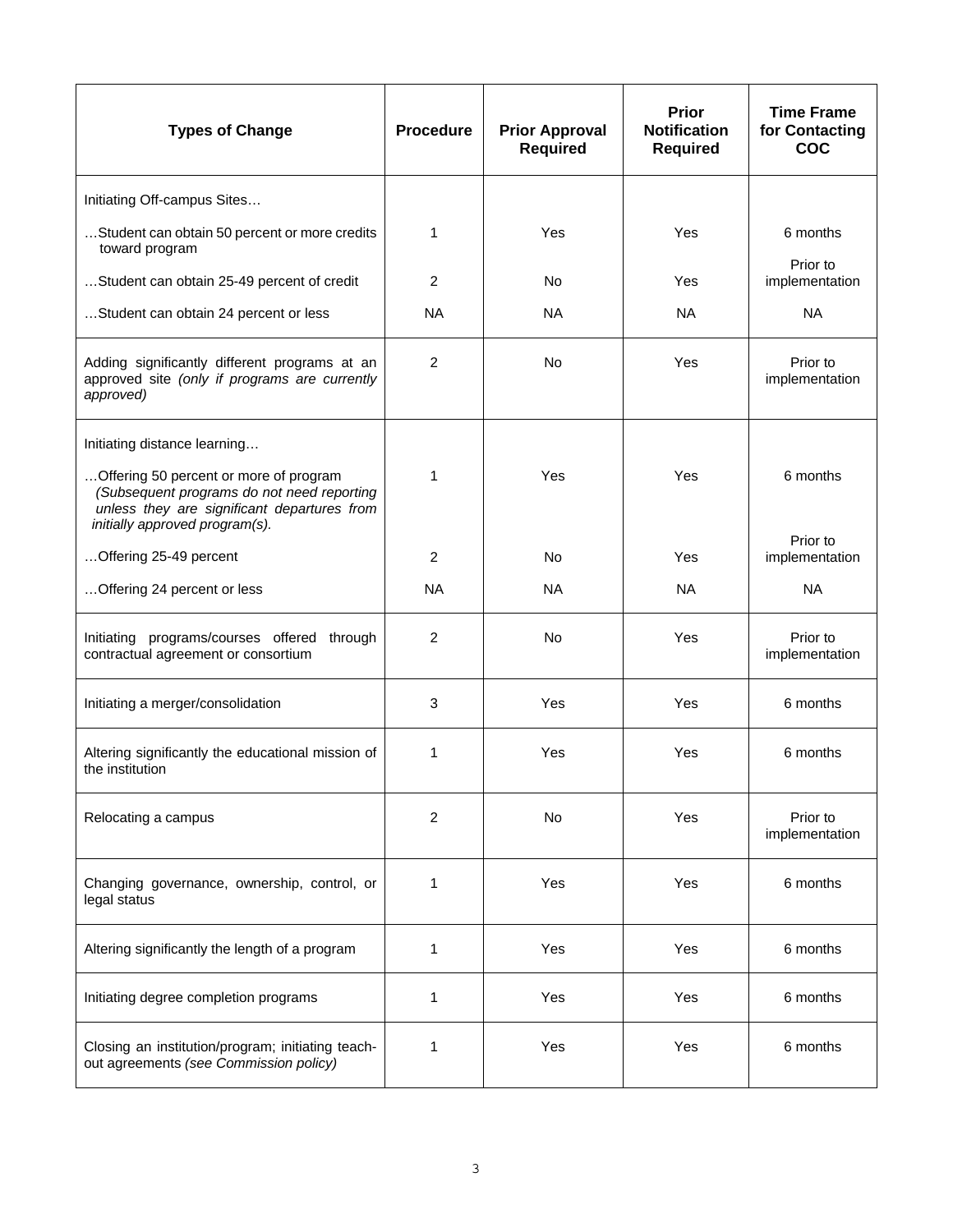## *Required Committee Visits*

The following five types of substantive changes require on-site committee reviews within six months of implementation:

1. The initiation of an additional off-campus site/location offering an educational program at which a student can earn at least 50 percent of his/her credits toward the program, if any of the following applies: (a) the institution has a total of three or fewer additional locations, or (b) the institution has not demonstrated, to the Commission's satisfaction, that it has a proven record of effective educational oversight of additional locations, or (c) the institution has been placed on Commission sanction or is subject to some limitation on its accreditation.

The Commission will conduct visits to the first three off-campus locations of this kind initiated by an institution.

When an institution initiates its fourth off-campus site/location, the Commission may, at its discretion, authorize substantive change committees to review one or more of these additional locations. The Commission may choose not to conduct visits to any of these additional sites at the times of their initiation if the institution has previously demonstrated a record of effective oversight of its off-campus educational locations and has not been placed on sanction. The Commission, however, will require visits to a representative sample of sites at the fifth-year interval between scheduled reaffirmations if (1) the additional sites have been initiated since the last scheduled reaffirmation and (2) the sites have not been visited.

At any time, the Commission may choose to authorize visits to new sites developed between the fifthyear review and the next scheduled reaffirmation of accreditation.

At the time of reaffirmation, the Commission will conduct a thorough review of a representative sample of institutional locations/sites where a student can obtain 50 percent or more of course work toward an educational program. The extent of the review will depend in part on whether there has been a recent review of the sites.

- 2. The initiation of a branch campus. A branch campus is *defined as a location of an institution that is geographically apart and independent of the main campus of the institution. A location is independent of the main campus if the location is (1) permanent in nature, (2) offers courses in educational programs leading to a degree, certificate, or other recognized educational credential, (3) has its own faculty and administrative or supervisory organization, and (4) has its own budgetary and hiring authority*.
- 3. The initiation of a change in governance/ownership with a change in control.
- 4. The initiation of mergers/consolidations.
- 5. The initiation of coursework, certificates, or degree programs at a more advanced level than currently approved by the Commission.

The President of the Commission also is authorized to appoint a Substantive Change Committee to review an institution for any change requiring a more in-depth evaluation beyond the prospectus/application submitted by the institution. The report of the Substantive Change Committee will be used by the Commission to determine the ongoing accreditation of an institution.

In preparation for a Substantive Change Committee visit, the institution will be required to update its compliance with the *Principles* using a template which cites relevant Core Requirements, Comprehensive Standards, and Federal Requirements, and to distribute the completed document to visiting committee members in advance of their on-site review.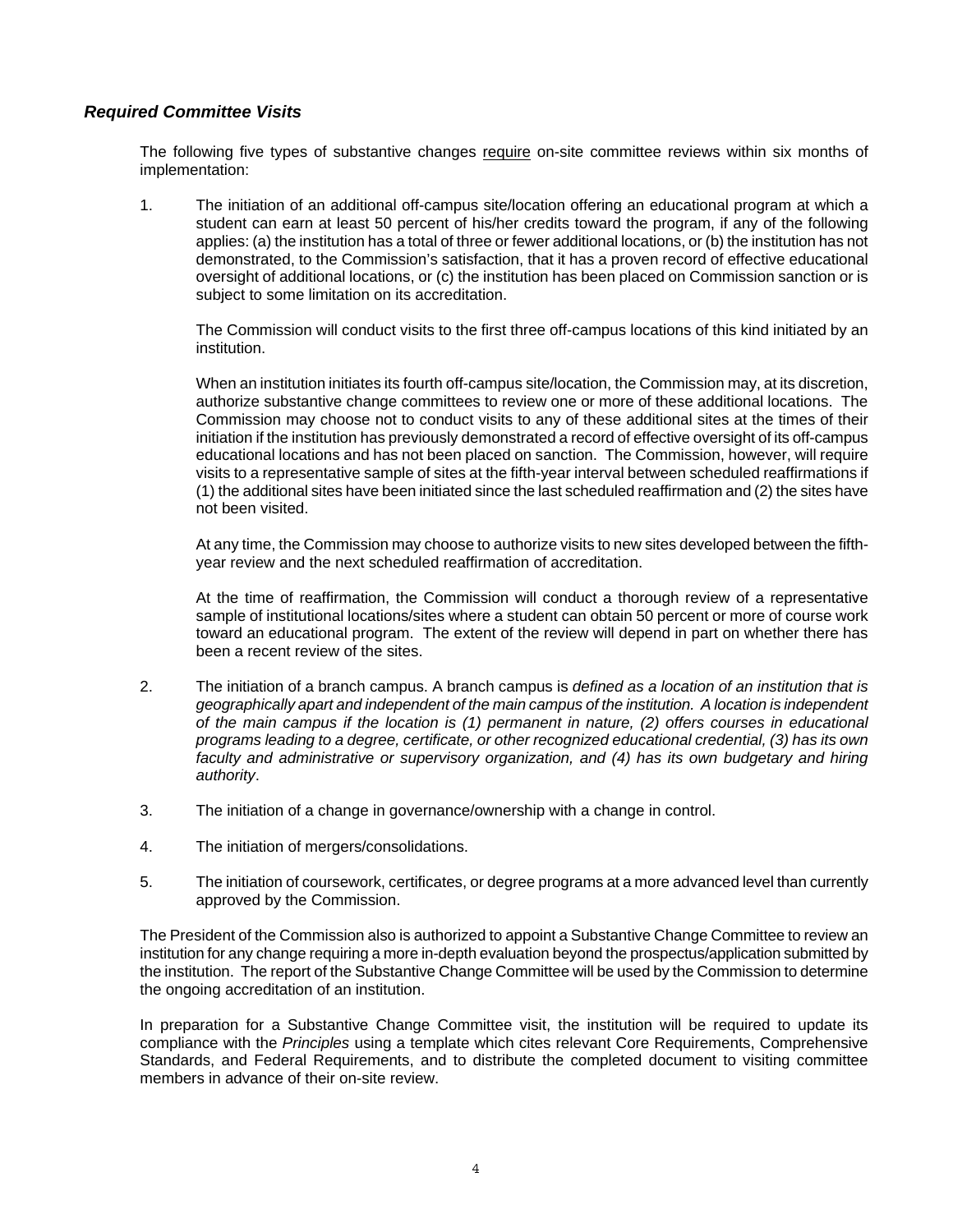## *Policy Statements Regarding Substantive Change*

- 1. The *Principles of Accreditation: Foundations for Quality Enhancement* applies to all programs and services of COC-accredited institutions wherever they are located or however they are delivered. Failure to comply with the *Principles* or with procedures referred to in this policy could result in placing the institution on sanction or removing it from membership.
- 2. Denial of approval of substantive change is not appealable. An institution that fails to gain approval of the substantive change may resubmit a revised prospectus or application following the guidelines and time frames described in Procedures One and Two.

An Institution failing to gain approval of a planned consolidation/merger shall maintain its separately accredited status with the Commission. However, if the institution continues with the change after denial of approval of the consolidation/merger, the institution's accreditation could be terminated.

- 3. The Commission's substantive change policy applies only to accredited institutions. Applicant and candidate institutions may not initiate substantive change until membership has been attained.
- 4. Procedures One and Two may not address all substantive changes that the Commission will review in the interim between an institution's reaffirmation cycles. Therefore, the Commission reserves the right to classify significant changes other than those described above as substantive in nature and to follow up accordingly. The follow-up procedure may include a committee visit.
- 5. An institution may withdraw its prospectus/ application or may discontinue substantive change at any time during the review process.
- 6. Although Commission staff may approve many of the substantive changes submitted by institutions and described in this policy, staff will automatically refer to the Commission the following cases requiring prior approval: (1) a proposed substantive change submitted by an institution currently on sanction, (2) a proposed substantive change submitted by an institution recently removed from sanction with particular attention for those involving non-compliance with Core Requirement 2.11.1 or Comprehensive Standard 3.10.1 dealing with financial health, (3) a proposed substantive change submitted by an institution currently on reimbursement for Title IV federal funding, (4) an institution implementing a substantive change without securing prior approval, where required, (5) the application of an institution initiating coursework, certificates, or degree programs at a more advanced level than currently approved by the Commission, and (6) the prospectus of an institution planning a merger/consolidation.
- 7. All final decisions regarding the accreditation status of an institution are made by the Commission on Colleges. If an institution is removed from membership, the institution may appeal the decision to the Appeals Committee of the College Delegate Assembly. Denial of substantive change and the imposition of sanctions are not appealable actions.
- 8. Substantive changes of the types described in Procedures One and Two normally will not affect an institution's cycle of reaffirmation of accreditation. For merger/consolidation approvals, see Procedure Three, page 13.

## *Fees and Expenses*

1 Fees related to the review of an application/prospectus

The following fees will be assessed to institutions planning the initiation of a substantive change and requiring an application/prospectus review:

- \$300 For an institution seeking review of a single substantive change prospectus
- \$300 Per each type of substantive change submitted by an institution seeking review of a multiple proposal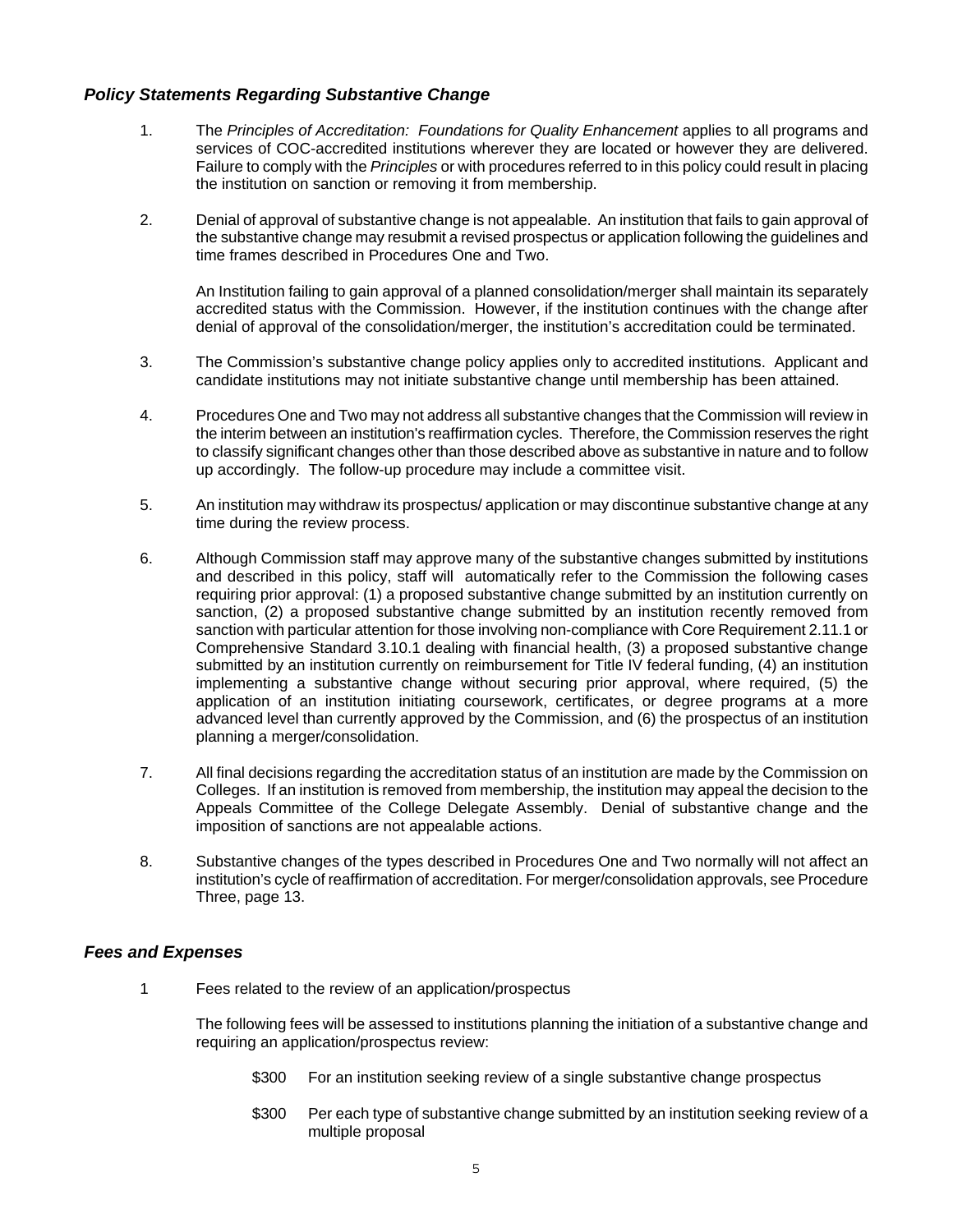- \$150 Per institution for a collaborative effort between two member institutions seeking review of a single prospectus
- \$100 Per institution for a collaborative effort among three or more member institutions seeking review of a single prospectus
- 2. Fees related to Substantive Change Committee visits

In addition to the fee assessed for reviewing the substantive change prospectus, the following fees will be assessed to an institution hosting a Substantive Change Committee visit:

- The actual cost of the committee (Includes travel, lodging, food, and related expenses), and
- 25 percent of the total cost of the committee

#### *Non-Compliance with Reporting Requirements*

If an institution fails to follow this substantive change policy and its procedures, the accreditation of the institution may be placed in jeopardy, the institution's case may be referred to the Commission for the imposition of a sanction, or the institution may lose its Title IV funding or be required by the U.S. Department of Education to reimburse it for money received by the institution for unreported substantive changes.

> *Adopted: Commission on Colleges, December 1999 Revised: Executive Council, April 2001 Revised for the Principles of Accreditation: February 2004 Revised: Commission on Colleges, December 2006*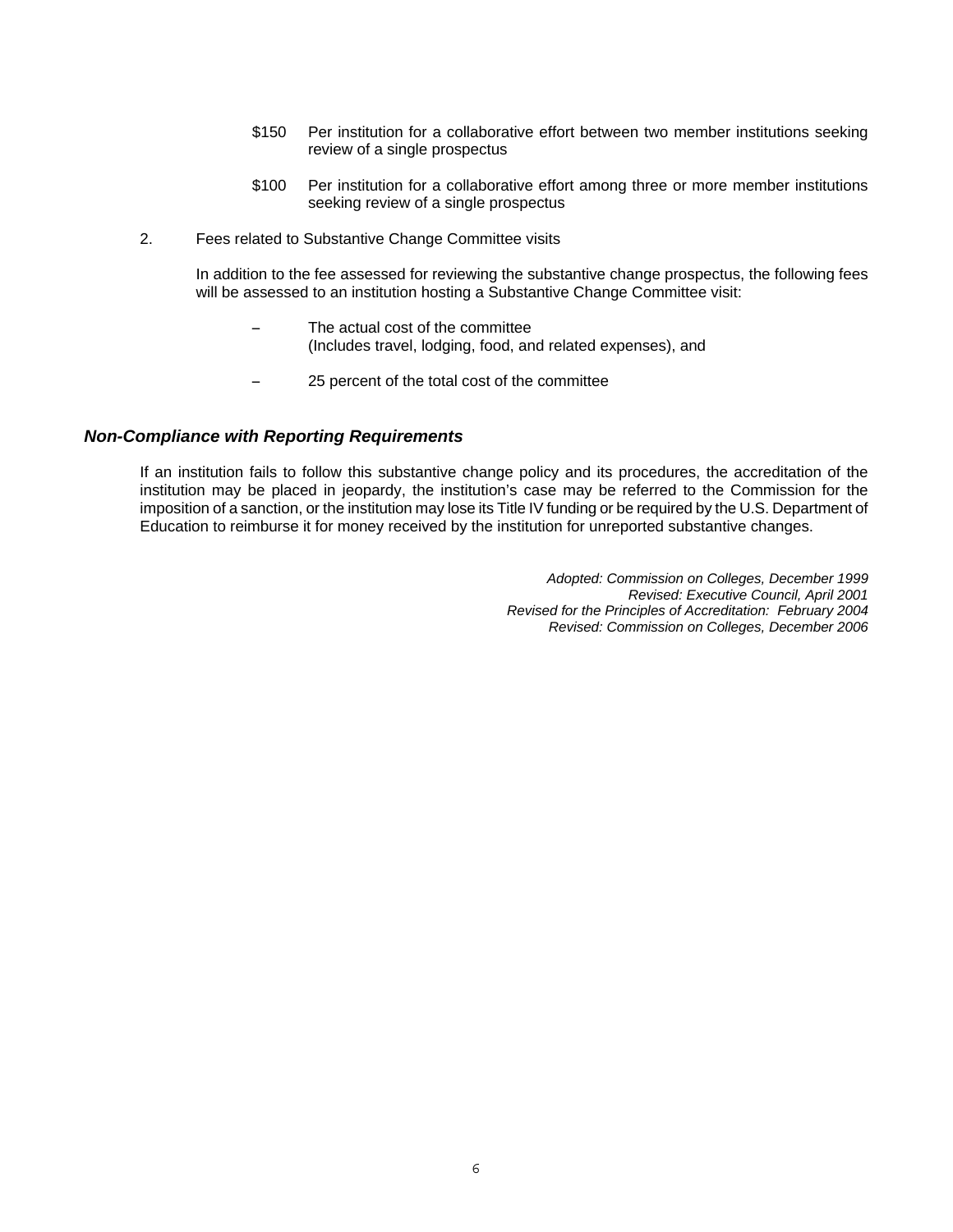## **PROCEDURE ONE**

## **The Review of Substantive Changes Requiring Notification and Approval Prior to Implementation**

#### *Changes Requiring Notification and Approval*

Substantive changes requiring notification, submission of an application or a prospectus, and approval by the Commission on Colleges prior to implementation by the institution are as follows:

• Initiating coursework, certificates, or degree programs at a more advanced level than those previously approved by the Commission (Examples: an associate degree granting college initiating bachelor's degrees or a four-year institution initiating degrees at the master's level. Institutions may not offer individual credit courses or programs beyond the level of current accreditation). Institutions requesting a level change should complete an application for initiating programs at a more advanced degree level, *not* a prospectus.

 The Commission classifies institutions according to the highest degree level offered by an institution. Those classifications are as follows:

| Level I   | Offers the associate degree as the highest degree                |
|-----------|------------------------------------------------------------------|
| Level II  | Offers the baccalaureate degree as the highest degree            |
| Level III | Offers the master's degree as the highest degree                 |
| Level IV  | Offers the master's and specialist degree as the highest degrees |
| Level V   | Offers three or fewer doctorate degrees as highest degrees       |
| Level VI  | Offers four or more doctorate degrees                            |

 An institution adding a doctorate degree causing it to be reclassified from Level V to Level VI is not subject to this policy; however, the institution is required to inform the Commission of the additional doctorate in order for the Commission to reclassify the institution within the Commission's data base.

• Initiating an off-campus (additional) site (site-based/classroom group instruction) at which students can earn at least 50 percent of the credits toward the educational program.

 Offering 25-49 percent of an educational program at an off-campus site does not require a prospectus; however, the institution is required to notify the Commission and also provide a faculty roster, a discipline-specific description of library/learning resources, a description of physical facilities, and a list of courses to be offered at the site.

- Initiating distance learning courses and programs by which students can earn at least 50 percent of a program's credits offered electronically.
- Initiating degree completion programs. (Example: adult or accelerated programs in management or organizational leadership)
- Initiating a branch campus. A branch campus is *defined as a location of an institution that is geographically apart and independent of the main campus of the institution. A location is independent of the main campus if the location is (1) permanent in nature, (2) offers courses in educational programs leading to a degree, certificate, or other recognized educational credential, (3) has its own faculty and administrative or supervisory organization, and (4) has its own budgetary and hiring authority*.
- Initiating any change of legal status, governance, form of control, or ownership of the institution. (Examples: change from private to public or from public to private, a change of ownership, a change in the legal status or form of control of the institution)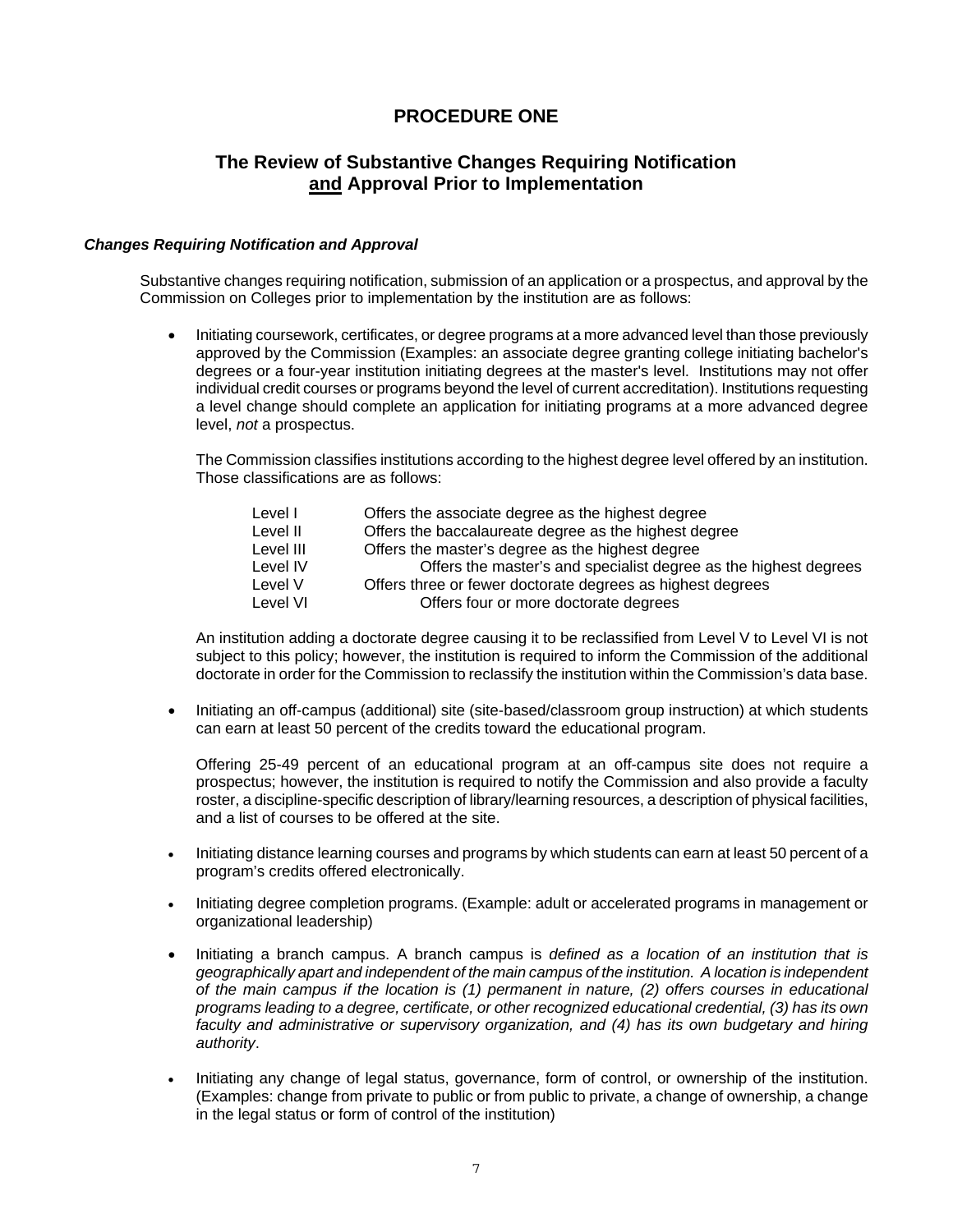- Expanding at the institution's current degree level *(significant departure from current programs)*.(Examples: adding a master's degree in nursing when the institution is accredited at Level III but currently offers only a master's degree in education; an institution accredited at Level II (bachelor's degrees), offering only a bachelor's degree with a major in religion, adding three new bachelor's degrees with majors in biology, business administration, and computer science)
- Initiating programs at a lower degree level—normally pertaining to programs that are significantly different from current degrees. (Examples: a graduate institution initiating degrees at the undergraduate level, a baccalaureate degree-granting institution initiating occupational and technical degrees at the associate degree level)
- Initiating any change in the established mission of the institution. (Examples: the transformation of a technical or specialized junior college into a comprehensive community college, the initiation by a seminary of significant liberal arts offerings, the addition by a medical college of general purpose offerings, the initiation of an engineering school at a liberal arts institution)
- Changing significantly the length of a program, substantially increasing the number of clock or credit hours awarded for successful completion of a program, or changing clock hours to credit hours. (Example: expanding a certificate program from 250 contact hours to 450 contact hours)
- Adding courses or programs that represent a significant departure, either in the content or method of delivery, from those offered when last evaluated by the Commission.
- Entering into a teach-out agreement or closing an institution. (See also the Commission policy "Closing an Institution or Program: Teach-Out Agreements.")

#### *Time of Notification*

The chief executive officer of an institution undergoing substantive change requiring prior approval must provide written notification of the change to the President of the Commission six months in advance of implementation of the substantive change. The only exception to this deadline is the initiation of programs offered at a more advanced degree level. This change requires twelve months advance written notification.

If an institution is unclear as to whether a change is substantive in nature, it should contact Commission staff for consultation.

#### *Submission of a Prospectus or an Application*

Upon notification, the President of the Commission will ask the institution to submit a completed prospectus if one has not been submitted. (In the case of an institution seeking approval of a change of degree level, the institution will complete an application—not a prospectus.) The prospectus must be submitted at least three months in advance of the planned implementation date to allow ample time for review and approval (for the application for degree level change, nine months). (Refer to the Appendix for a description of information to be included in the prospectus. For a copy of the application for level change, access *www.sacscoc.org*, click on "Resources" followed by "Institutional Resources.") *Please submit the completed application prospectus in print copy only.* 

#### *Staff Options*

Upon receipt of an application for initiating coursework or programs at a more advanced degree level, the application automatically will be forwarded to the Commission on Colleges for review and approval at its next scheduled meeting: June or December. (See page 5, item 6, for a complete list of substantive changes automatically referred to the Commission for approval.)

Upon receipt of a substantive change prospectus not automatically referred to the Commission for approval, the Commission staff member will review the prospectus and any additional material submitted by the institution and will recommend to the President of the Commission one of the actions listed below.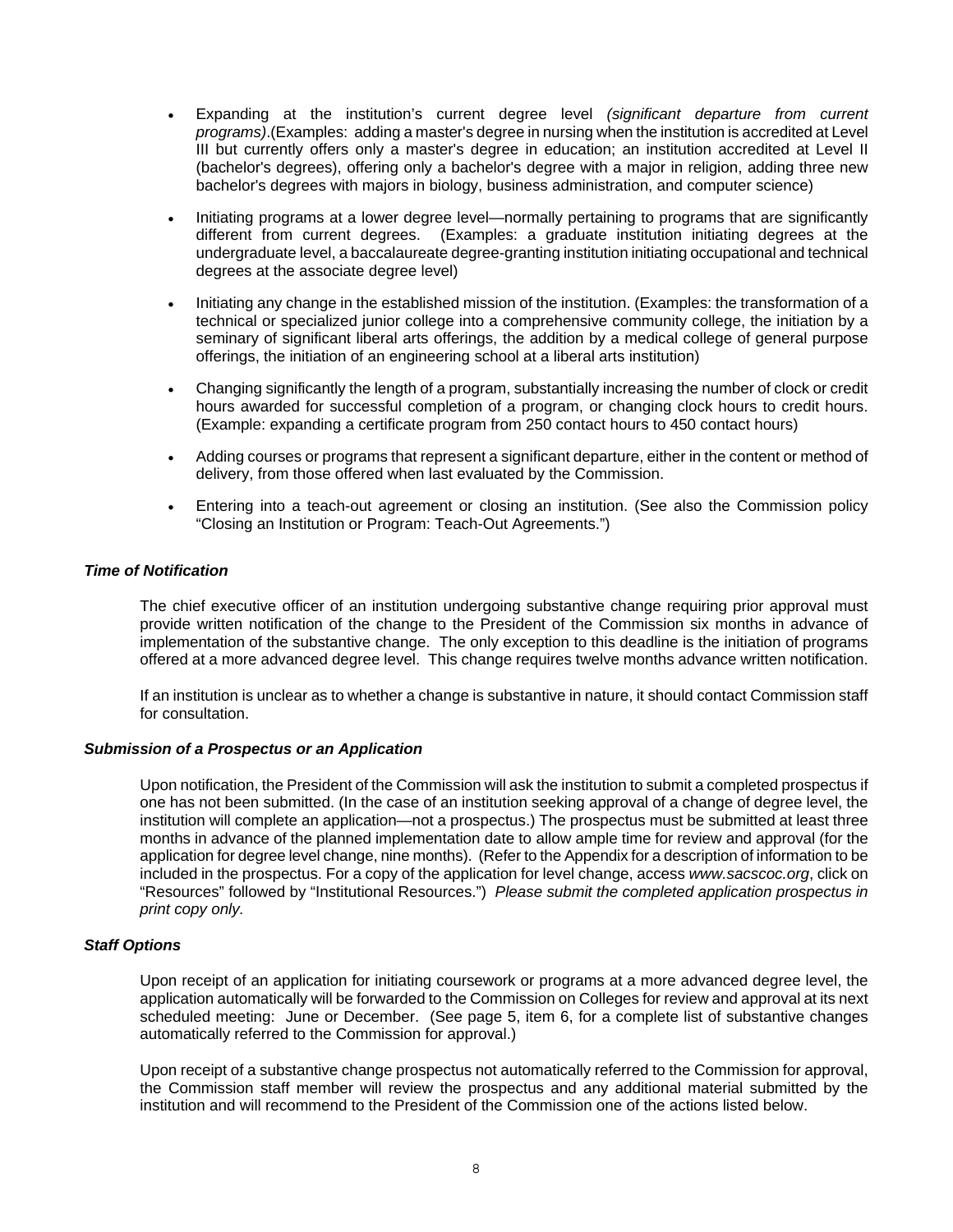- 1. accept the prospectus and approve the program, with or without a site visit, or
- 2. refer the prospectus to the Committee on Compliance and Reports (standing committee of the Commission) for review.

#### *Options of the Committees on Compliance and Reports Following Review of the Prospectus or of the Application*

The application for offering more advanced degree programs is automatically referred to the Committees on Compliance and Reports. If the President of the Commission refers the prospectus to the Committee on Compliance and Reports, the Committee will review the prospectus and any additional material submitted, and will recommend one of the following actions:

- 1. accept the prospectus—or the application if the institution is initiating coursework, certificates, or degree programs at a more advanced level—and approve the program, with or without a site visit. A site visit is required within six months of the establishment of the following approved substantive changes:
	- (a) programs at a more advanced degree level
	- (b) consolidation/merger
	- (c) branch campus
	- (d) off-campus sites at which a student can earn at least 50 percent of courses of an educational program, if any of the following applies: the institution (1) has a total of three or fewer additional locations, or (2) has not demonstrated, to the Commission's satisfaction, that it has a proven record of effective educational oversight of additional locations, or (3) has been placed on Commission sanction or is subject to some limitation on its accreditation)
	- (e) a change of ownership resulting in a change of control.
- 2. defer action and seek additional information
- 3. deny approval of the substantive change and continue the institution's accreditation.

## *Preparation for a Substantive Change Committee Visit*

When a Substantive Change Committee is authorized, it is charged to determine the institution's continued compliance with the *Principles of Accreditation*. The visit will occur within six months of the implementation date. In preparation for this visit, the institution's Commission staff member will ask the institution to complete a substantive change template which cites relevant Core Requirements, Comprehensive Standards, and Federal Requirements. This template, in addition to roster of faculty members who will be teaching in the program, will be forwarded to the Committee in advance of its visit. The institution should use the Commission's "Faculty Roster Form" for reporting faculty qualifications. (See *www.sacscoc.org* and click onto institutional resources.)

An institution may not initiate any additional degree programs at the more advanced degree level that would be considered substantive change until *after* the Commission has taken positive action on its continued accreditation following a Substantive Change Committee visit.

#### *Options of the Committees on Compliance and Reports Following Review by a Substantive Change Committee*

The report of the Substantive Change Committee, together with the response of the institution to the recommendations contained in that report, will be reviewed by the Committee on Compliance and Reports. The Committee on Compliance and Reports may recommend one of the following actions:

- 1. continue the institution in accreditation, with or without a monitoring report, with or without sanctions of Warning or Probation
- 2. discontinue accreditation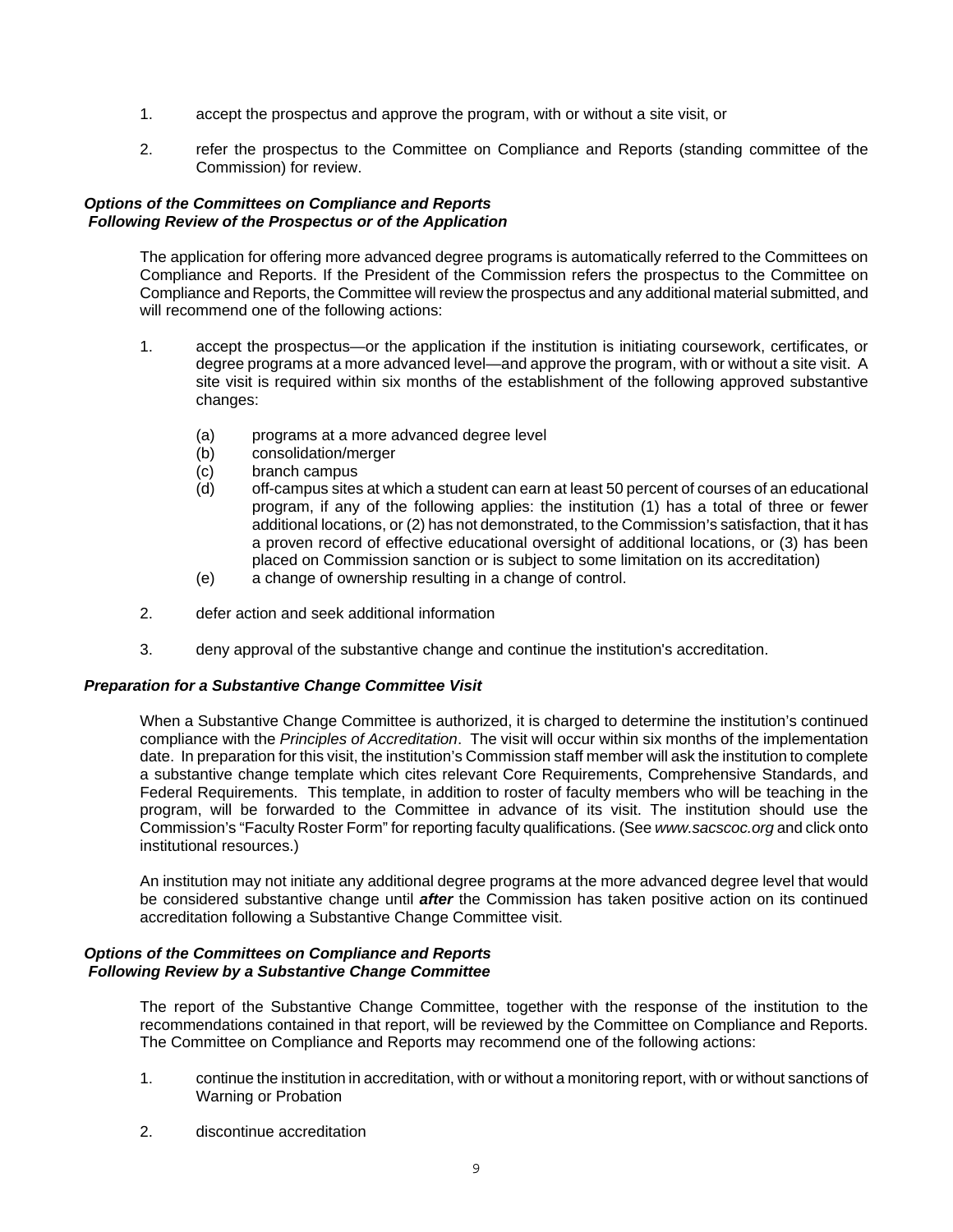# **PROCEDURE TWO**

## **The Review of Substantive Changes Requiring Only Notification Prior to Implementation**

#### *Changes Requiring Notification Only*

Substantive changes requiring an institution to notify the Commission on Colleges prior to implementation by the institution are as follows:

- 1. For site-based/classroom group instruction *(where the instructor is present)*
	- a. Initiating an off-campus site at which a student may earn more than 25 percent and less than 50 percent of credits toward a program, thereafter reporting 50 percent or more of a degree program.
	- *b.* Adding significantly different degree programs *(approved* for the institution) at a currently approved off-campus site *(does not apply to new sites)*
- *2.* For distance learning/technology-based group or individual instruction (*where the instructor and student are geographically separated)* 
	- a. Offering credit courses via distance learning/technology-based instruction by which students can obtain at least 25 percent of their credits toward a degree program *(thereafter reporting 50 percent or more of a degree program or an entire degree program)*
	- b. Adding significantly different programs *(approved for the institution*) from previously reported programs offered through distance learning
- 3. Initiating significant changes in existing technology-based delivery systems in distance learning/ *(offcampus programs)*
- 4. Initiating programs/courses delivered through contractual agreement or consortium
- 5. Relocating a main campus

#### *Time of Notification*

The chief executive officer of an institution undergoing substantive change must provide written notification of the change to the President of the Commission *prior to implementation*. If an institution is unclear as to whether a change is substantive in nature, it should contact Commission staff for consultation.

## *Staff Options*

Upon receipt and review of the substantive change notification, Commission staff will recommend one of the following options to the President of the Commission: (1) acknowledge receipt of the notification and indicate that the change will be included in the scope of the institution's accreditation or (2) acknowledge receipt of the notification and request additional information. Upon receipt of additional information, if requested, Commission staff may (1) acknowledge receipt of the additional information and include the change in the scope of the institution's accreditation, (2) refer the substantive change to the Commission for review, (3) authorize a substantive change visit, or (4) take other action as may be appropriate.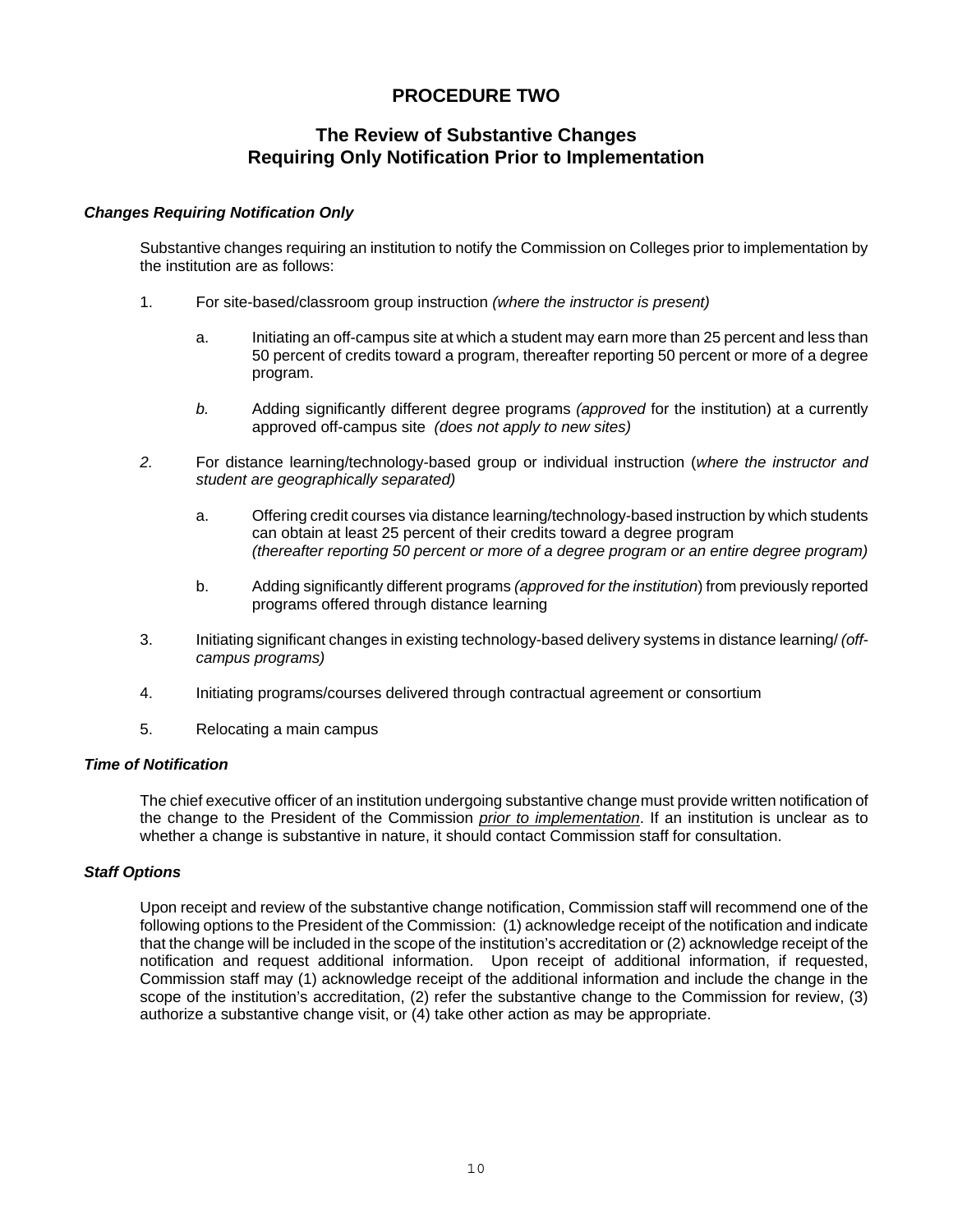## **PROCEDURE THREE**

## **Procedure for the Review and Approval of Consolidations/Mergers**

#### *Definition*

The Commission on Colleges defines a consolidation as the combination or transfer of the assets of at least two distinct institutions (corporations) to that of a newly-formed institution (corporation), and defines a merger as the acquisition by one institution of another institution's assets. For the purposes of accreditation, consolidations and mergers are considered substantive changes requiring review by the Commission on Colleges. (Examples include: a senior college acquiring a junior college, a degree-granting institution acquiring a non-degree-granting institution, two junior or senior colleges consolidating to form a new institution, or an institution accredited by the Commission on Colleges merging with a non-accredited institution)

## *Procedures for a COC Member Institution Initiating a Consolidation/Merger with another COC Member Institution* **(s)**

Time of Notification: The chief executive officers of the member institutions undergoing merger/consolidation must provide written notification of the change to the President of the Commission on Colleges six months in advance of the designated date for final approval of the consolidation/merger by the new institution's governing board. Upon notification, the President of the Commission or designated staff member will ask the institutions involved in the consolidation/merger to submit a combined written prospectus.

Submission of the Prospectus: The Commission on Colleges meets in the summer and in December. The prospectus for substantive change must be submitted to the Commission office by April 15 for review and consideration at the Commission's summer meeting in June, and by October 1 for consideration at the December meeting. The prospectus must describe how each institution plans to continue to meet the *Principles* while implementing the change. *(Please refer to the Appendix for descriptions of information to be included in the prospectus.)*

Review Process: The President of the Commission will forward the institutions' prospectus to the Commission on Colleges. If the prospectus is accepted, the Commission will approve the consolidation/merger of the institutions involved pending final approval by the new institution's governing board of the consolidation/merger. It also will authorize the appointment of a Substantive Change Committee to visit the new institution to determine ongoing compliance with the *Principles of Accreditation*. The institutions involved in the consolidation/merger will be considered one accredited institution after the Commission has favorably acted on the prospectus and after the newly-formed institution has received final authority from its governing board.

The Substantive Change Committee visit will occur within six months of the Commission's approval and the board's final approval of the consolidation/merger. The report of the Substantive Change Committee, together with the response of the institution to any recommendations contained in that report, will be reviewed by the Commission on Colleges. Following review, the Commission will (1) continue the new institution in accreditation or (2) impose sanctions for failure to maintain compliance with the *Principles*.

If the Commission does not approve the prospectus for a consolidation or merger and the institutions do not proceed with the change, the COC-accredited institutions will maintain their separately accredited status. However, if they continue with the change without prior approval, they could lose their accreditation. The newly-formed institution may apply for accreditation with the Commission on Colleges in keeping with the Commission's procedures for applicant institutions.

Changes to the Reaffirmation Cycle: The newly consolidated/merged institution will be required to achieve reaffirmation of accreditation within five years following the Commission's action to continue accreditation. The institution will then maintain the normal ten-year reaffirmation cycle. If the Commission determines that the substantive change adversely affects each member's continued compliance with the *Principles of Accreditation*, the accreditation of all member institutions involved will be placed in jeopardy.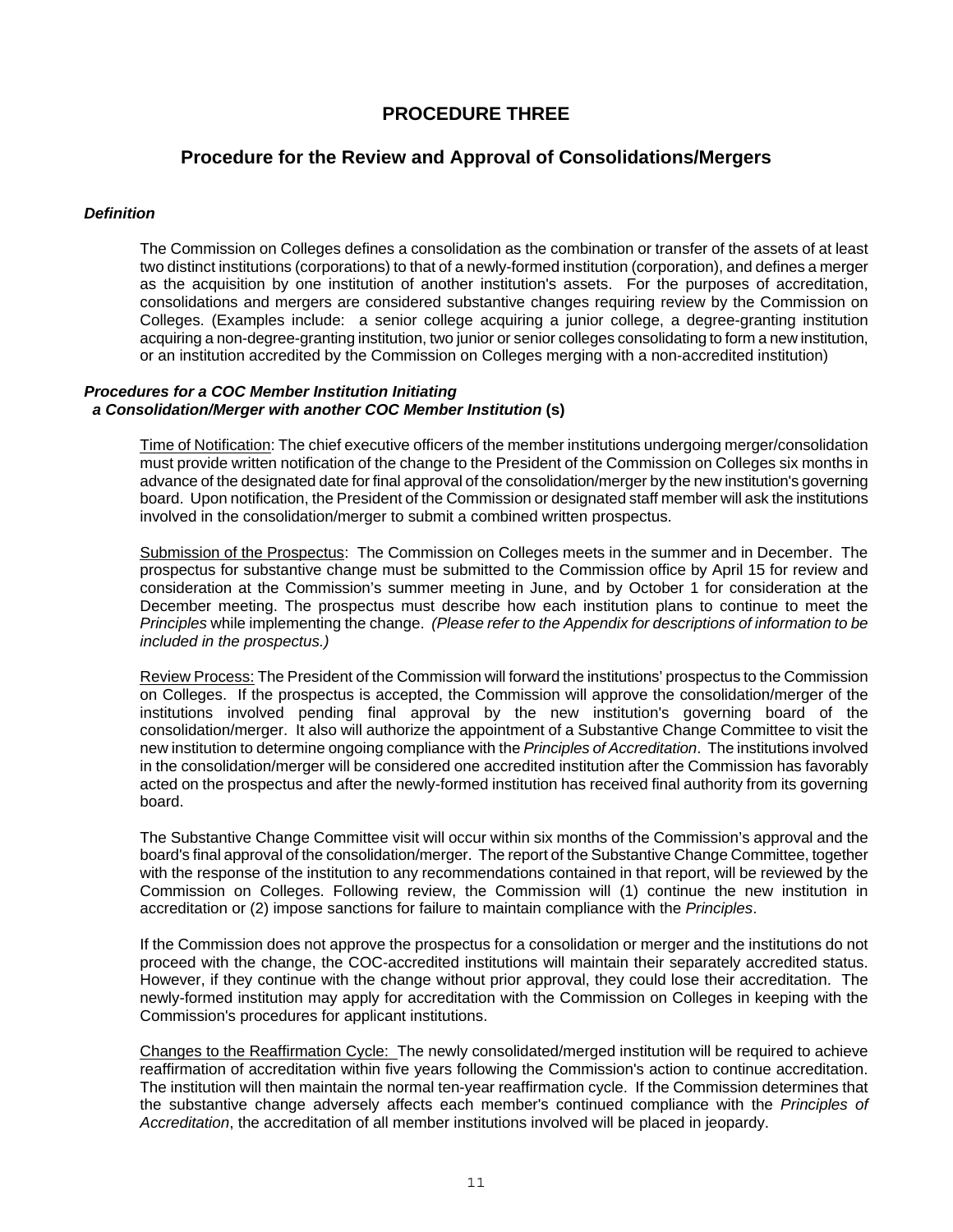#### *Procedures for a COC Member Institution Initiating a Consolidation/Merger with a Non-COC Accredited Institution*

Time of Notification: The chief executive officer of the COC-accredited institution undergoing consolidation/merger must provide written notification of the change to the President of the Commission six months in advance of the designated date for final approval of the consolidation/merger by the new institution's governing board. Upon notification, the President of the Commission or designated staff member will ask the COC-accredited institution to submit a written prospectus.

Submission of the Prospectus: The Commission on Colleges meets in the Summer and in December. The prospectus for substantive change must be submitted to the Commission office by April 15 for review and consideration at the Commission's summer meeting in June, and by October 1 for consideration at the December meeting. The prospectus must describe how the member institution plans to continue to meet the *Principles* while implementing the change. *(Please refer to the Appendix for descriptions of information to be included in the prospectus.)*

Review Process: Upon receipt of the prospectus, the President of the Commission will refer it to the Commission on Colleges for review. Following review, the Commission will (1) accept the prospectus and authorize the appointment of a Substantive Change Committee to visit the institution, (2) deny acceptance of the prospectus, or (3) defer action to the next Commission meeting, pending submission of additional information.

If the prospectus is accepted, the institutions can begin implementation of the consolidation/merger. During this time, the accreditation status of the COC-accredited member institution will remain unchanged until after the consolidation/merger has been approved by the Commission.

A Substantive Change Committee visit will occur within six months of its authorization. The report of the Substantive Change Committee, together with the response of the member institution to any recommendations contained in that report, shall be reviewed by the Commission on Colleges. The Commission will (1) approve the consolidation/merger of the newly-formed institution, (2) deny the consolidation/merger for failure of the new institution to comply with the *Principles*, or (3) defer action.

If the Commission does not accept the prospectus for a consolidation/merger or the Commission does not approve the consolidation/merger following the visit by the Substantive Change Committee and the COCaccredited institution does not proceed with the change, the COC-accredited institution will maintain its separately accredited status. However, if the member institution continues with the change without prior or final approval, it could lose its accreditation with the Commission. The newly-formed institution may then apply for accreditation with the Commission on Colleges in keeping with the Commission's accreditation procedures for applicant institutions...

Changes to the Reaffirmation Cycle: The newly consolidated/merged institution will be required to achieve reaffirmation of accreditation within five years following the Commission's action to continue accreditation. The institution will then maintain the normal ten-year reaffirmation of accreditation cycle. If the Commission determines that the substantive change adversely affects each member's continued compliance with the *Principles of Accreditation*, the accreditation of the COC member institution involved shall be placed in jeopardy.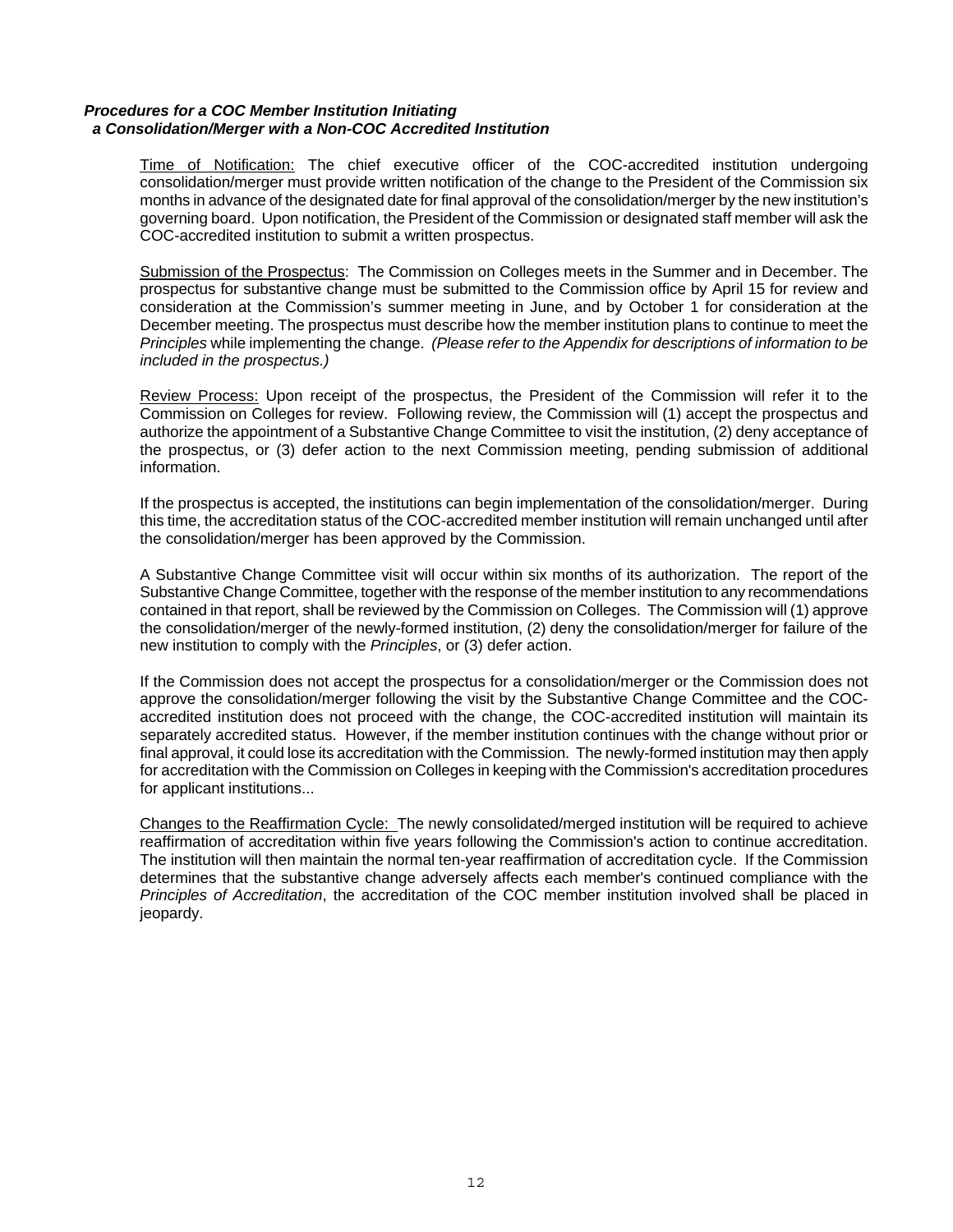# **APPENDIX**

# **The Content of the Substantive Change Prospectus**

One print copy of a prospectus should be submitted to the Commission on Colleges and include all applicable information below regarding the change. The document should include concisely worded narrative with information specified in this appendix. Please note that the Commission on Colleges reserves the right to make amendments to the requirements outlined below for certain types of changes.

*Reminder:* An institution initiating a level change must complete an "Application Form" and submit it in quadruplicate *in lieu of completing a prospectus*.

## **Cover Sheet for Substantive Change Prospectus**

- Include name, phone number, and e-mail address of person to be contacted with questions regarding the prospectus

- List all off-campus sites at which 50 percent or more of a program's credits are available
- List all off-campus sites at which 25-49 percent of a program's credits are available
- List programs for which 50 percent or more of the program's credits are approved for electronic delivery
- List degrees which institution is authorized to grant. As a subset of each degree, list majors available.  *(Photocopy from catalog is acceptable)*
- List certificate and/or degree programs which are related to the proposed program(s)
- List institutional strengths which facilitate the offering of the proposed program(s)

#### 1. *ABSTRACT* (limit to one page or less)

Describe the proposed change; list the street address, if the change involves the initiation of an off-campus site; initial date of implementation; projected number of students, if applicable; description of primary target audience; projected life of the program (single cohort or ongoing); and instructional delivery methods.

## *2. BACKGROUND INFORMATION*

Provide a clear statement of the nature and purpose of the change in the context of the institution's mission and goals; evidence of the legal authority for the change (if authorization is required by the governing board or the state); and whether the proposed degree program or similar program is offered on the main campus or at other off-campus sites.

## 3. *ASSESSMENT OF NEED AND PROGRAM PLANNING/APPROVAL*

Discuss the rationale for the change, including an assessment of need; evidence of inclusion of the change in the institution's ongoing planning and evaluation processes; and documentation that faculty and other groups were involved in the review and approval of the new site or program.

## 4. *DESCRIPTION OF THE CHANGE*

Provide a description of the proposed change, including the specific outcomes and learning objectives of the program, a schedule of proposed course offerings for the first year, and a copy of course syllabi. In the case of a change involving the initiation of a branch campus or of an off-site program, indicate the educational program to be offered. Describe any differences in admission, curriculum, or graduation requirements for students enrolled at the new site(s), or any special arrangements for grading, transcripts, or transfer policies. Describe administrative oversight to ensure the quality of the program or services to be offered.